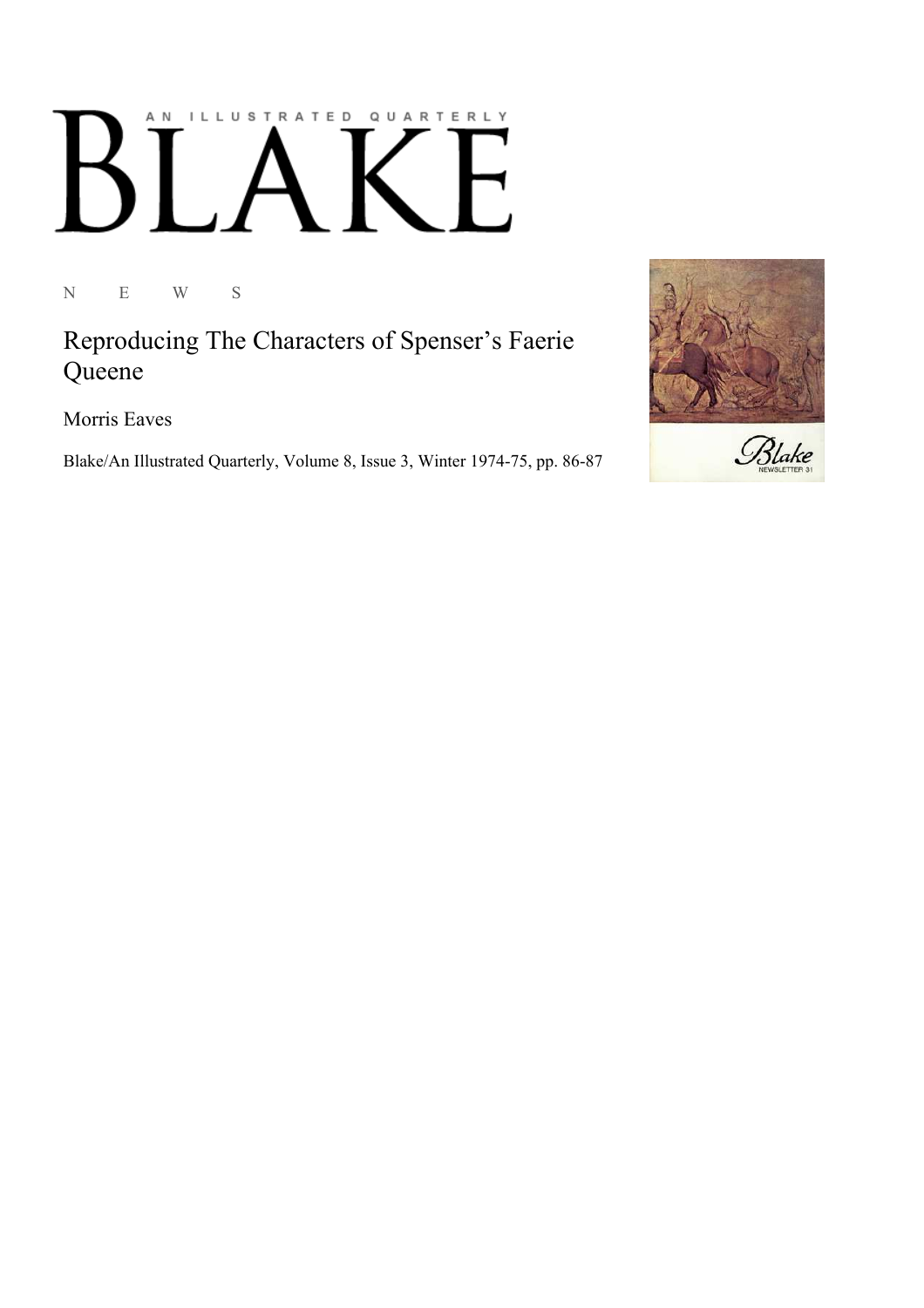## Reproducing *The Characters of Spenser's Fa t*  by Morris Eaves

Late in 1973 the Greater UNM (University of New Mexico) Fund gave the *Blake Newsletter* enough money to get started on a project we had been thinking about for a long time—reproducing Blake's Spenser painting in color and on a scale large enough to give some idea of the effect of the original. Without the help of the Fund, and the cooperation of the National Trust, which kindly gave us permission to reproduce the painting, we would still be dreaming. As it is, we can dream about other pictures and projects.

We knew before we began that we would never be able to reproduce the Spenser picture perfectly. Not only is that more than modern printing technology can manage, but also more than our money would ever be able to buy. So we went the middle way, knowing all the time that we were compromising at nearly *every* step, hoping all the time that we wouldn't lose our nerve, and that good luck would bend the compromises in our favor.

We didn't, and it did for the most part, and we are thankful, but compromises are compromises no matter how much lucky bending there is, and we believe that the readers of the *Newsletter*  deserve at least an account of what was done to get the reproductions that appear in this issue. This is only for readers who want it, of course, and it will be a lot more than most readers will care to have. But the few who may need to make some scholarly use of the reproductions now or later will want to know the limits of their usefulness. An account of this sort is not the custom in fine-art reproduction, but we think it should be.

The photography was done by G. H. Roberton of A. C. Cooper Ltd., fine-art photographers, London Roberton photographed Blake's painting in June 1974 at Petworth House in Sussex. Because of its fragility, the painting had to remain behind glass and in its frame. Roberton took a color transparency on Kodak Ektachrome sheet film measuring 6" x 8". We wanted a large transparency because we had decided to publish the reproduction as a four-page foldout from the center of an issue of the *Newsletter.* We had 10 1/2" x 32" of space to use, and we wanted to use all of it. That meant getting a large transparency. The usual projection slide of 2" x 2" (including mount--real picture size much less) would not enlarge well enough. The painting is so wide in proportion to its depth that the actual picture area would have been very small--no larger than about 2/5" x 1 1/4". The size of the picture area in the sheet-film transparency is about 2 2/5" x 7 1/5". We enlarged that approximately 440% to our printed size of

10 1/2" x 32". The detail in the photograph is fine enough to stand that percentage of enlargement.

The accuracy of the color is assured by testing each batch of film with color and contrast scales, then correcting with appropriate filters. The camera was a whole-plate (6 1/2" x 8 1/2") Gandolfi, with illumination by two 500-watt lamps.

On the same day Roberton also shot for us four black-and-white views of the painting, one of each quarter from left to right. The negatives, from Ilford FP4 film, are large, each 6" x 8". Two sets of prints were made from these. Contact prints—directly from the negatives, using no enlarger--were made in London by Cooper. An industrial photographer in Albuquerque, New Mexico, made a set of 16" x 20" prints with an 8" x 10" enlarger (one that will accept negatives as large as 8" x 10"). The contact prints are the basis of the black-and-white reproductions of the Spenser painting quarter by quarter (following the introduction of Grant and Brown's essay). The 16" x 20" prints are the basis of the other black-and-white details reproduced in the essay. They are all reproduced with 150-line halftone screens—screens of medium fineness, coarse enough to be easily and economically handled by the printer, and yet fine enough to reproduce detail acceptably well.

The quality of the photography, both blackand-white and color, is *very* high. Color and contrast scales on the color transparency show that color and contrast are reproduced accurately. The large black-and-white negatives register fine details in the painting extraordinarily well.

Everyone knows that color photographs, even good ones, are seldom strictly true to the objects they reproduce. But as a medium for reproduction, color photography is much more accurate than color printing. So here for the first time we butt our heads against the limits of the process we are using, and the process wins.

The color picture in this issue is printed in what is called "process" color, meaning dyes and inks of four (in this case four--sometimes, in more expensive versions, more) standardized shades are used to make the color "separations" and then to print the picture. Since four colors combine to make all the colors found in the printed picture, "separations" must be made to divide all the colors in the photographic transparency into combinations of the four process colors, which are shades of black, blue, yellow,